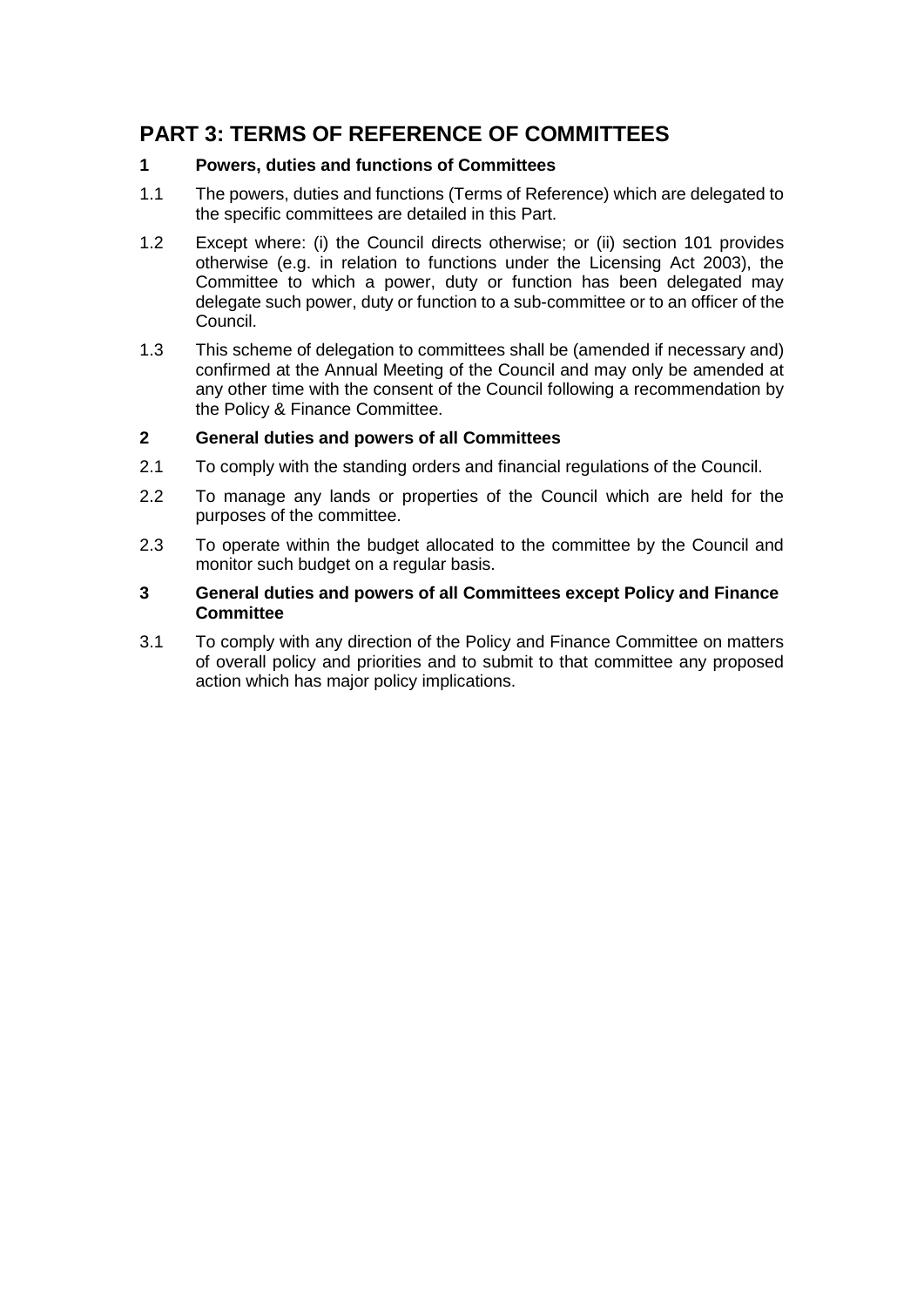## **1. TERMS OF REFERENCE OF POLICY AND FINANCE COMMITTEE**

- 1 To guide the Council in formulating its policy objectives to provide high quality, affordable and responsive public services that develop the social and economic well being of the Borough whilst safeguarding the rural nature of the area.
- 2 To determine the priorities by which those policy objectives should be achieved and to make recommendations on the allocation and use of resources to achieve them including the production of relevant corporate policy documents and strategies including the Corporate Strategy Document.
- 3 To monitor and evaluate progress made towards achieving the objectives of the Corporate Strategy Document.
- 4 To consider and review the Council's Performance Management Framework including the monitoring and evaluation of performance indicators.
- 5 To take a lead on specific improvement objectives and on the overall monitoring and review of the Council's performance.
- 6 To maintain supervision of the Council's organisation to ensure its co-ordination and integration at member and officer level.
- 7 To consider the constitution and powers and duties of committees and to settle any dispute between any of the committees.
- 8 To implement the relevant provisions of the Civil Contingencies Act 2004 which relate to Emergency Planning & Business Continuity.
- 9 To determine policy on elections within the Borough including:
	- the division of the Borough into polling districts; and
	- the alteration of ward boundaries.
- 10 To oversee the administration of elections and registration of electors.
- 11 To consider and co-ordinate the Council's capital and revenue estimates and to make recommendations to the Council on the levy of local taxes.
- 12 To formulate and implement the Council's communication strategy and the use of information technology to improve customer services.
- 13 To approve amendments to standing orders and financial regulations and to ensure compliance with financial regulations.
- 14 To exercise financial management over the affairs of the Council including:
	- the collection, recovery and remission of local taxes;
	- the receipt and payment of money by or to the Council;
	- the taking out of any necessary insurances;
	- the review and monitoring of the Council's treasury policy statement; and

 the approval of the minutes of the meetings of the Budget Working Group.

15 To make recommendations to the Council for any scheme relating to members' allowances and expenses.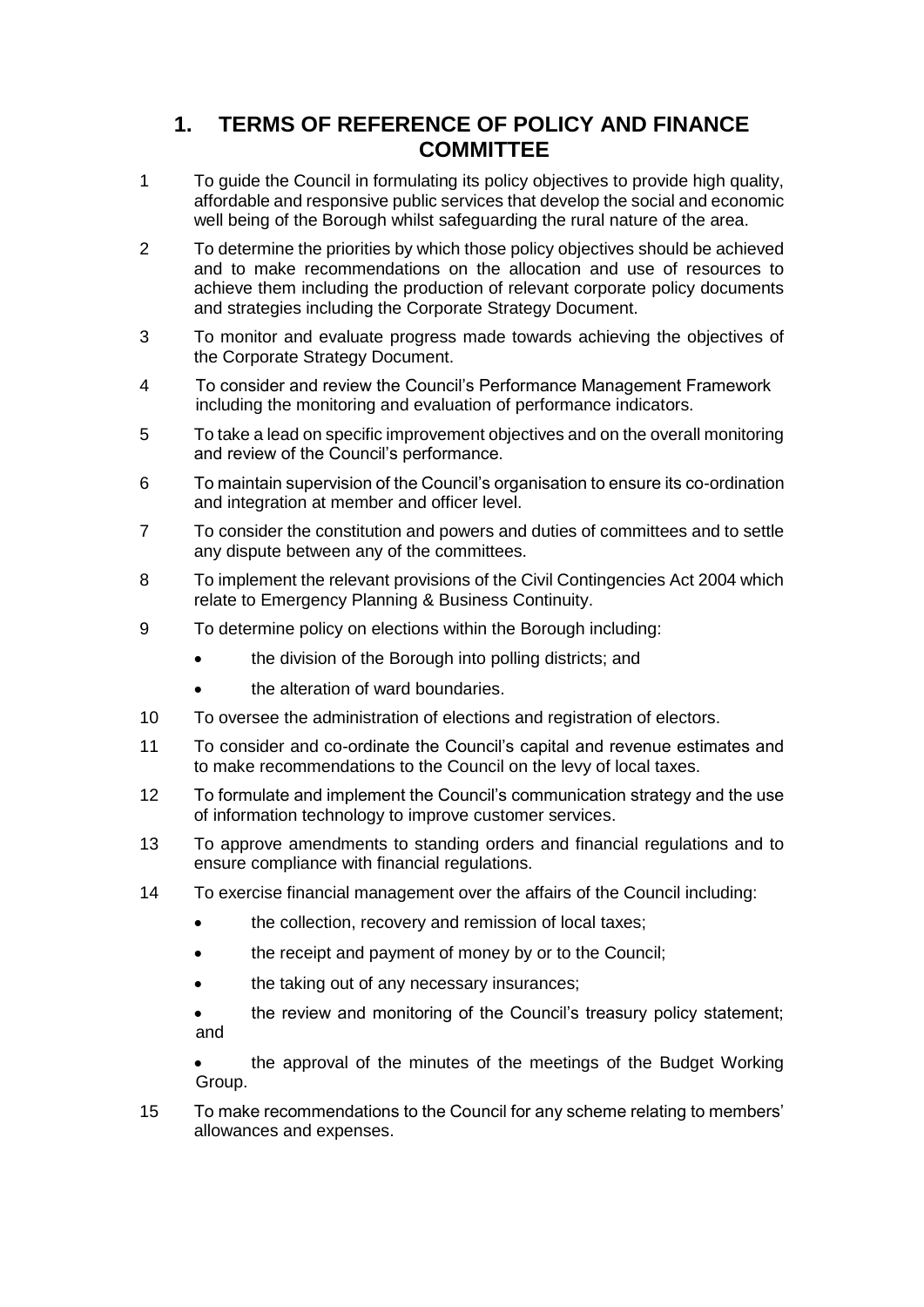- 16 To consider grants and subscriptions to outside bodies and organisations not dealt with by any other committee.
- 17 To oversee the administration of the local land charges service.
- 18 To promote and monitor the Council's role in the Community Safety Partnership.
- 19 To consider any matters relating to the Mayoralty, civic functions and civic ceremonial.
- 20 To oversee the administration of any charities for which the Council is responsible.
- 21 To oversee the administration of the housing benefit and council tax benefit and local council tax support schemes.
- 22 To manage any land and property owned by the Council and not specifically held for the purposes of another committee.
- 23 To consider corporate matters relating to the Equality Standard for Local Government.
- 24 To receive reports and other evidence from organisations, individuals and partnerships that the Committee or working groups consider relevant to their work.
- 25 To consider and approve the Council's Complaints procedure.
- 26 To exercise all powers, duties and functions of the Council except those which are delegated to any other committee or which by law are required to be exercised by the Council itself.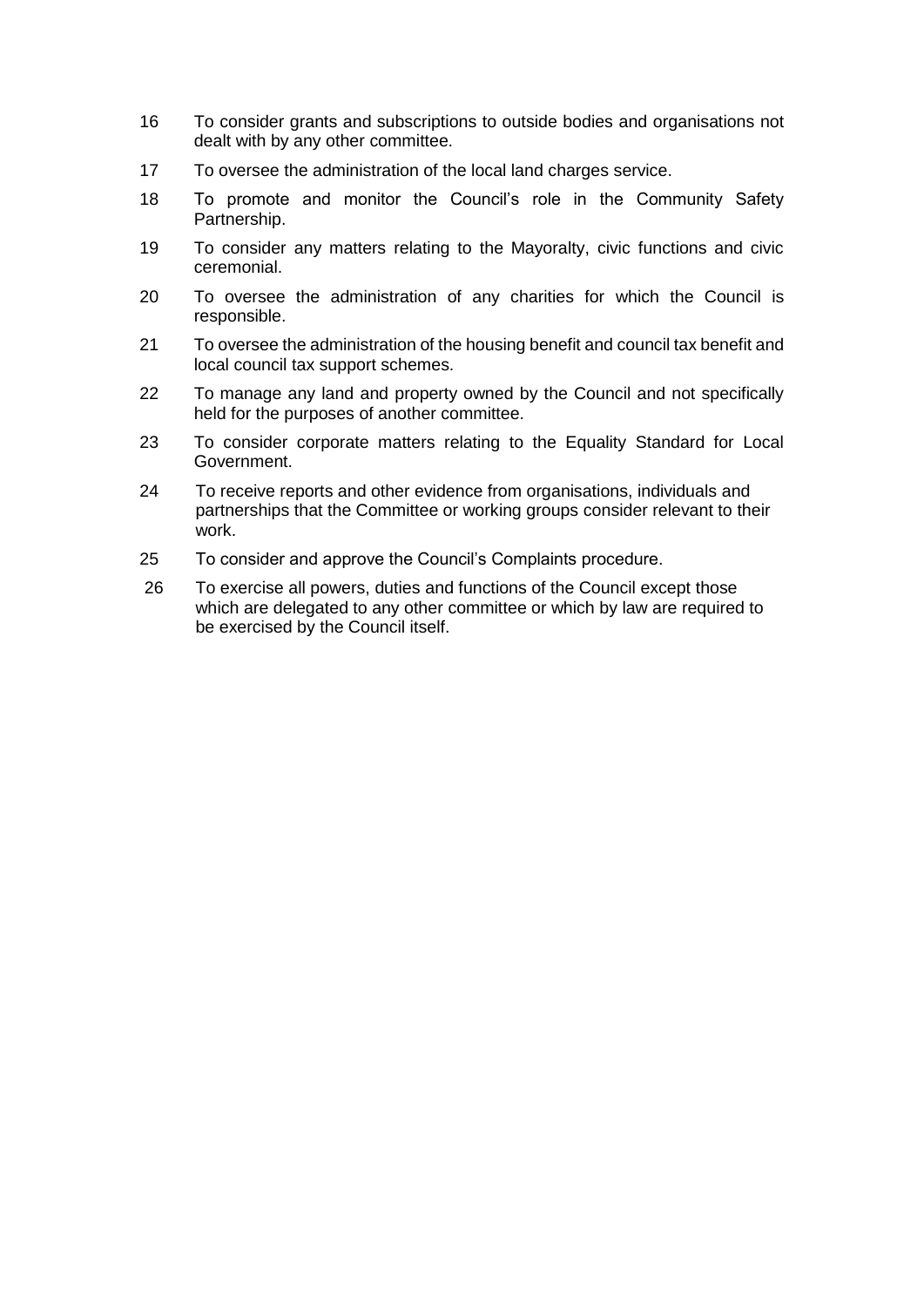## **2. TERMS OF REFERENCE OF COMMUNITY COMMITTEE**

- 1 To formulate, implement and monitor the Council's strategies for:
	- recycling;
	- waste collection & disposal;
	- **street and amenity cleansing; and**
	- the provision and maintenance of the Council's public conveniences and bus shelters.
- 2. To carry out the Council's responsibilities for sewers and drains.
- 3. To carry out the Council's responsibilities for contaminated land, land drainage, water courses and flood risk management.
- 4 To carry out the Council's powers in relation to general engineering matters including reclamation works, common land and the provision of street name signs.
- 5. To carry out the Council's advisory service on day-to-day highways matters including any road safety issues relating to the Lancashire County Council as the highway authority.
- 6. To consider any matters relating to footpaths and bridleways and other works in designated areas of the Borough.
- 7 To manage and regulate off-street car parking in the Borough.
- 8 To manage the Depot and Waste Transfer facilities at Salthill Road, Clitheroe.
- 9 To encourage the development of cultural, sporting, recreation and leisure activities throughout the borough.
- 10 To arrange for the management and maintenance of the Castle Museum and the heritage of the borough.
- 11 To control and manage parks, gardens, open spaces, playing fields, playgrounds and other sports facilities and caravan sites controlled by the Council.
- 12 To manage Ribblesdale Pool, the Platform Gallery and the Council's use of sports facilities.
- 13 To design, locate, provide, manage and maintain countryside recreation facilities throughout the Borough.
- 14 To determine and implement the Council's policies towards the granting of financial assistance for recreational, cultural, artistic and sporting purposes.

[NB for the avoidance of doubt, applications for the provision of Christmas lights will be dealt with by this committee].

- 15 To oversee the management of the Visitor Information Services.
- 16 To manage and maintain the Council's CCTV system.
- 17 To promote healthy lifestyles and to work with partner agencies to improve the health of people in the Ribble Valley.
- 18 To oversee the Council's involvement in Children's Trust arrangements.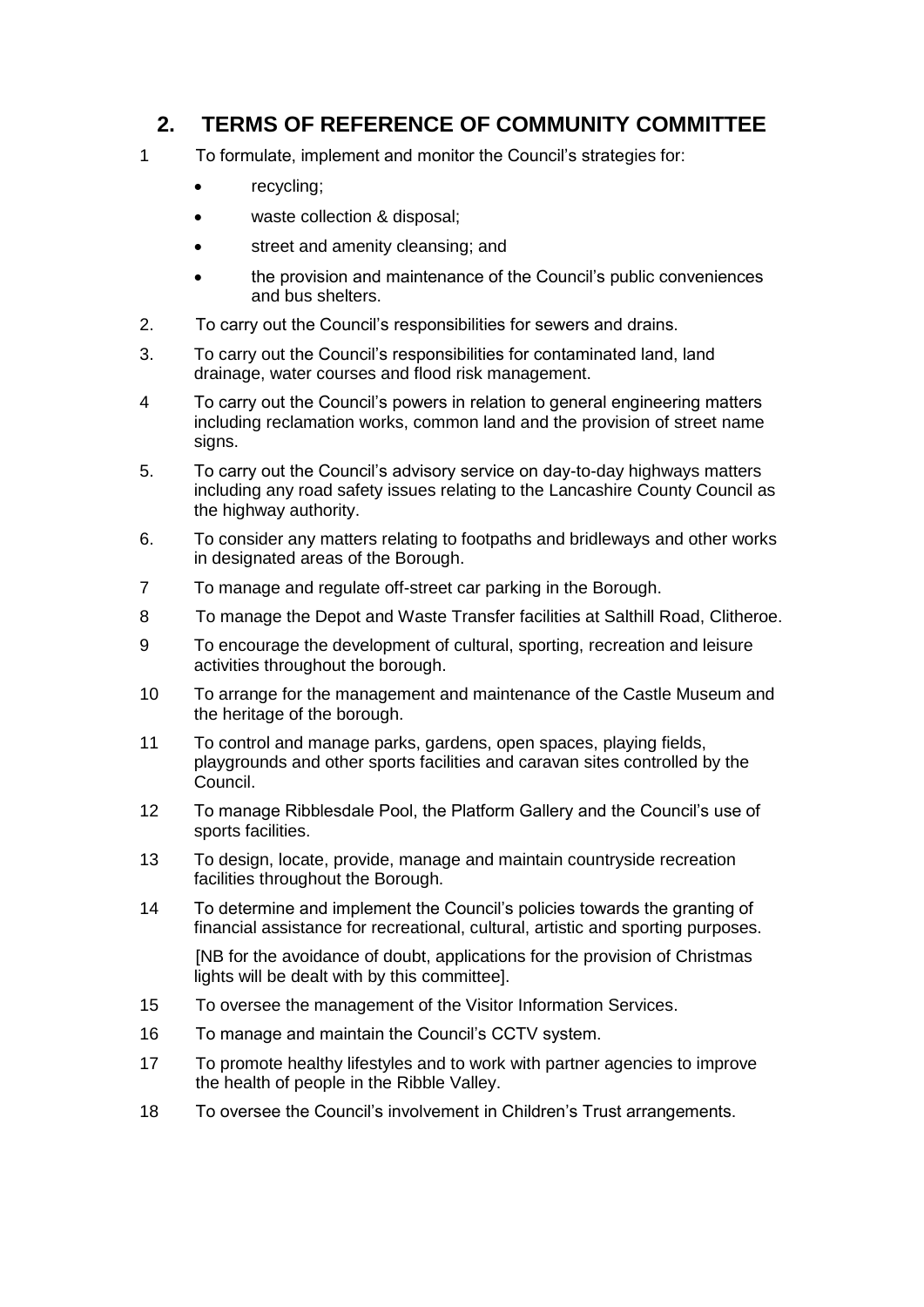- 19 To receive reports and other evidence from organisations, individuals and partnerships that the Committee or working groups considers relevant to their work.
- 20 To evaluate and monitor performance information and approve annual targets.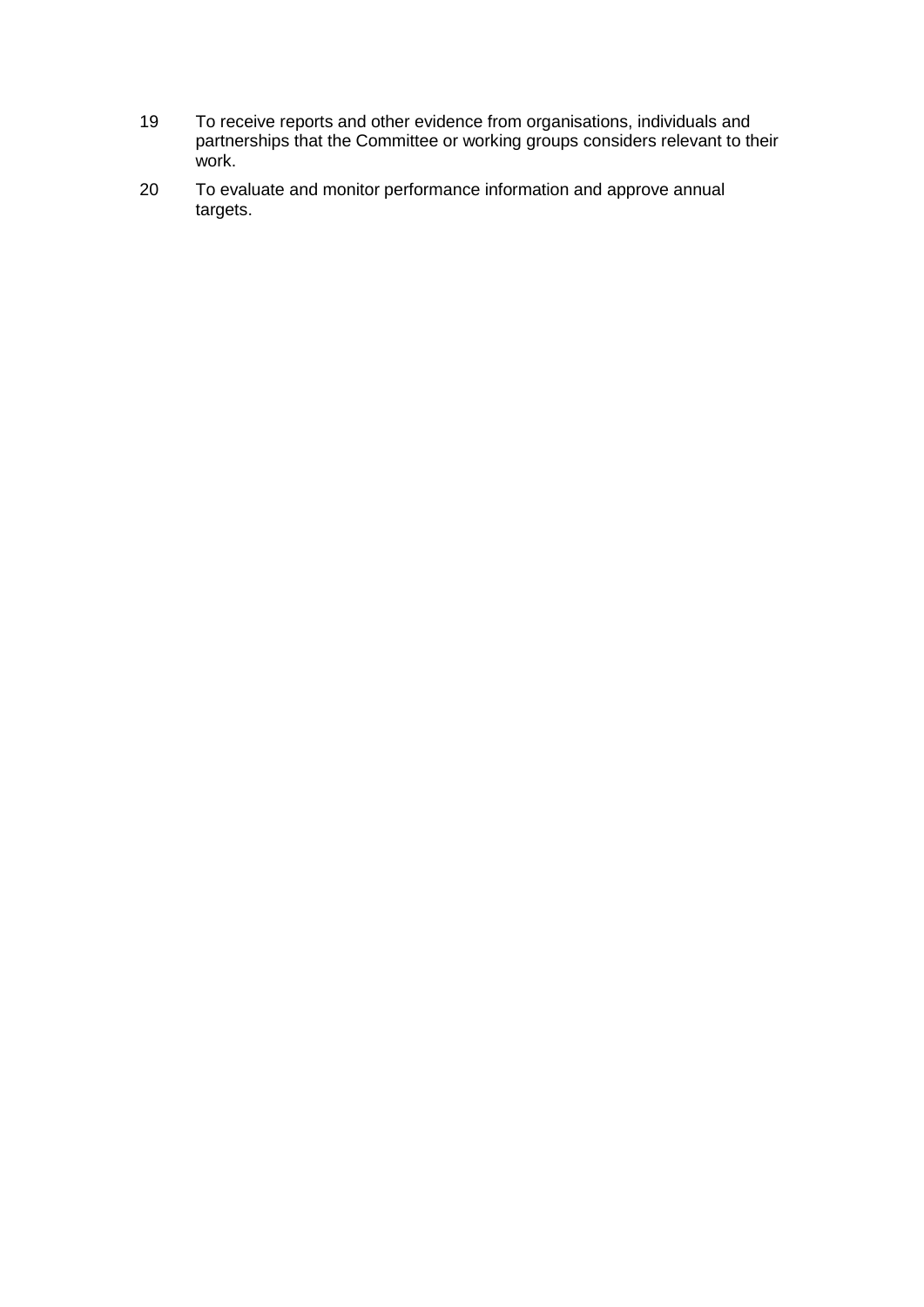## **TERMS OF REFERENCE OF PLANNING & DEVELOPMENT COMMITTEE**

- 1 To consider applications for planning permission, consent under the Town and Country Planning (Control of Advertisements) Regulations, Certificates of Lawful Development, Certificates of Appropriate Alternative Development, listed building consent and other relevant applications for the use of land and buildings not more properly dealt with by other committees.
- 2 To enforce planning controls and matters concerned with the control of development.
- 3 To consider development management policies.
- 4 To consider matters relating to the countryside, bio diversification and the protection of all sites of natural history value.
- 5 To consider matters relating to conservation areas, tree preservation and high hedges.
- 6 To consider matters relating to the revocation or modification of planning permission.
- 7 To consider matters regulated by the Building Act 1984 and the Building Regulations.
- 8 To carry out the duties and powers of the Council relating to ruinous, dilapidated and dangerous buildings.
- 9 To consider matters relating to the provision of public transport in the Borough and its links with public transport generally.
- 10 To formulate the relevant parts of the Local Development Framework (Local Plans).
- 11 To carry out Council functions relating to Public Footpaths under Planning legislation.
- 12 To receive reports and other evidence from organisations, individuals and partnerships that the Committee or working groups consider relevant to their work.
- 13 To evaluate and monitor performance information and approve annual targets.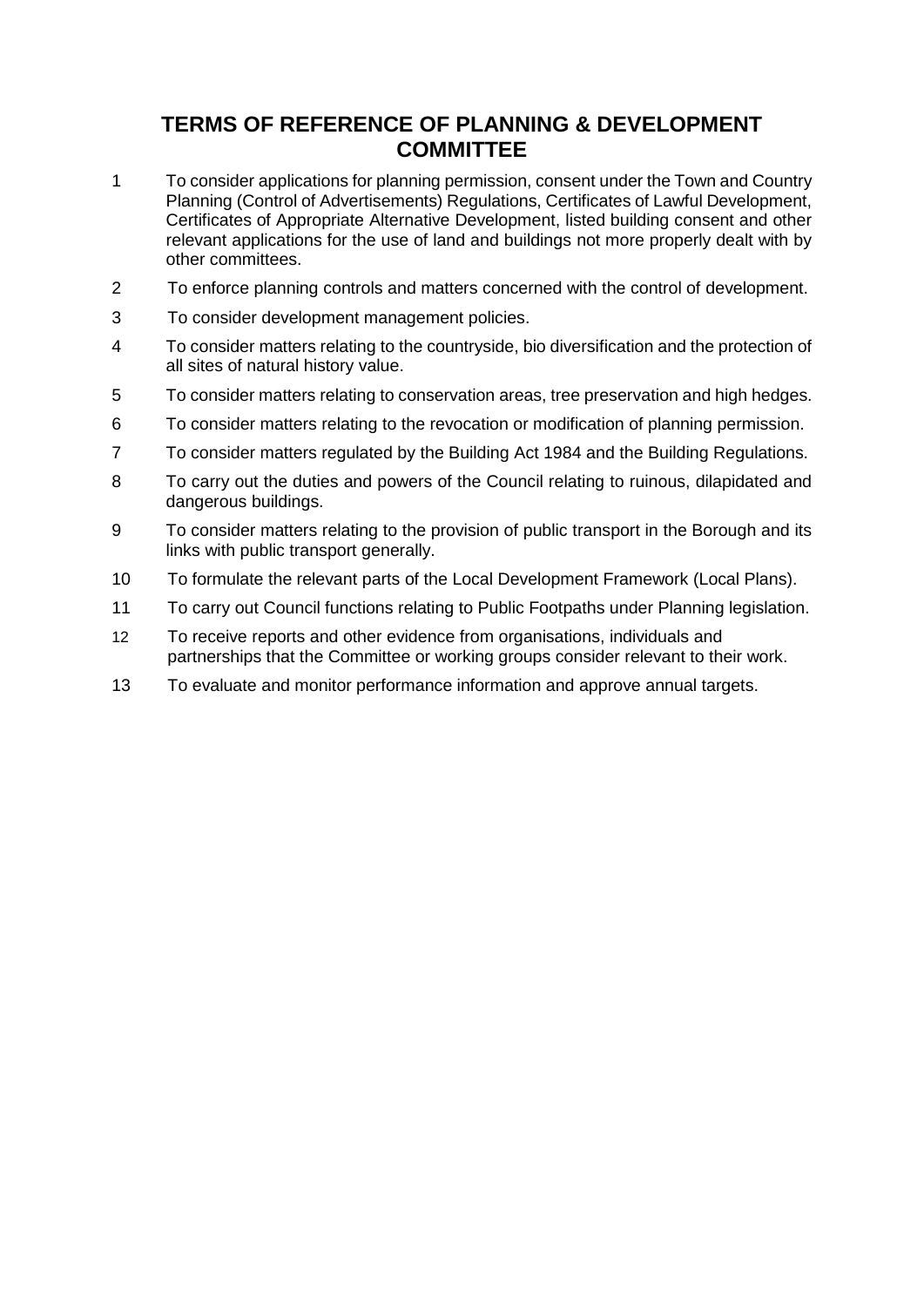## **3. TERMS OF REFERENCE OF HEALTH AND HOUSING COMMITTEE**

- 1 To carry out the duties and powers of the Council under the Housing Acts and in particular, implement and monitor appropriate Housing Strategies.
- 2 To consider the housing conditions of the Borough including the inspection of dwellings to secure satisfactory standards and improvement of housing.
- 3 To consider the housing needs of the Borough including the provision of suitable housing throughout the Borough by working with Registered Social Landlords and private developers.
- 4 To consider any action necessary to secure the improvement or demolition of unsatisfactory dwellings.
- 5 To carry out the Council's duties relating to homelessness.
- 6 To carry out the Council's duties and powers in relation to disabled facilities grants, minor works grants, house renovation grants and the improvement of residential areas.
- 7 To provide a housing advisory service.
- 8 To monitor the housing benefit service.
- 9 To promote the conservation of home energy.
- 10 To monitor the performance of Ribble Valley Homes and other Registered Social Landlords.
- 11 To continue to bring back into use empty properties throughout the Borough.
- 12 To consider matters affecting the environmental health of the community within the Borough and the development of the Council's environmental health services, and in particular:
	- the control of infectious, diseases and food poisoning, personal health services and social services including liaison with the Primary Care Trusts;
	- duties under the Public Health Acts, Food Safety Act, Clean Air Acts, Noise Act, Building Act, Clean Neighbourhoods and Environment Act, Environmental Protection Act, Caravan Sites & Control of Development Acts, Health & Safety At Work Act, Shops Acts and related legislation:
	- licensing and registration of persons and premises which affect public health;
	- duties and powers relating to the control of dogs;
	- duties and powers relating to pest control;
	- the promotion of health education; and
	- private water supplies.
- 13 To carry out the Council's duties and powers with regard to:
	- managing Clitheroe Market; and
	- managing Clitheroe Cemetery and closed church yards.
- 14 To receive reports and other evidence from organisations, individuals and partnerships that the Committee or working groups consider relevant to their work.
- 15 To evaluate and monitor performance information and approve annual targets.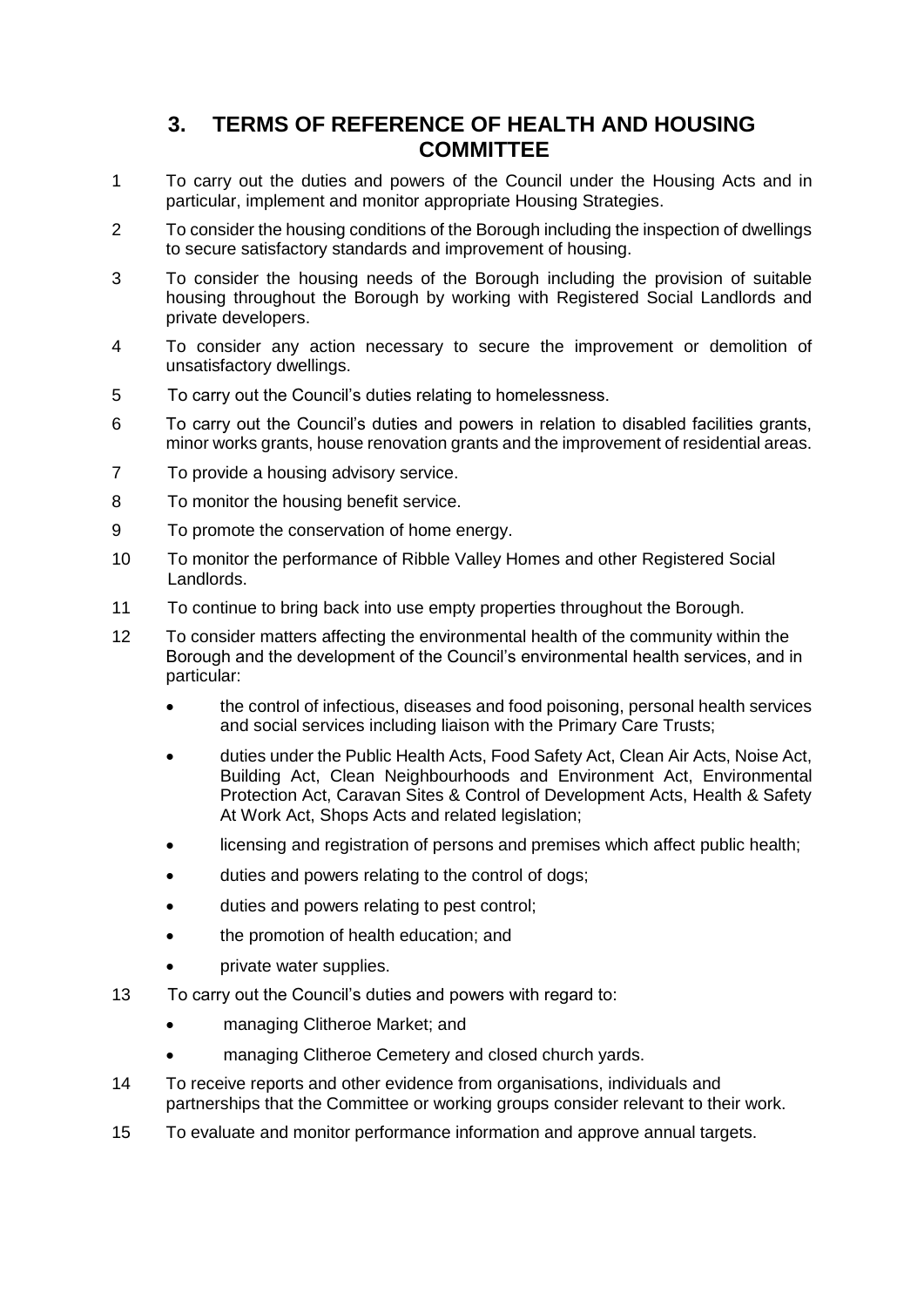## **4. TERMS OF REFERENCE OF ECONOMIC DEVELOPMENT COMMITTEE**

- 1 To lead, consider and propose matters concerning the promotion of economic development throughout the Borough and the interface with countywide or regional economic development initiatives.
- 2 To formulate and implement the Council's regeneration and economic development plans.
- 3 To promote and encourage enterprise and investment in the Borough in order to maintain and sustain the economic wellbeing and regeneration of the area.
- 4 To develop a climate where businesses and individuals can innovate, compete and contribute to the economic development and regeneration of the area; and excellence in local business.
- 5 To encourage the growth of existing businesses in the Borough and access to the skills and training necessary to support them.
- 6 To consult with the representative organisations of business and employees, trade associations, residents and other interested parties.
- 7 To maintain a special interest in promoting employment in the Borough.
- 8 To promote and encourage tourism.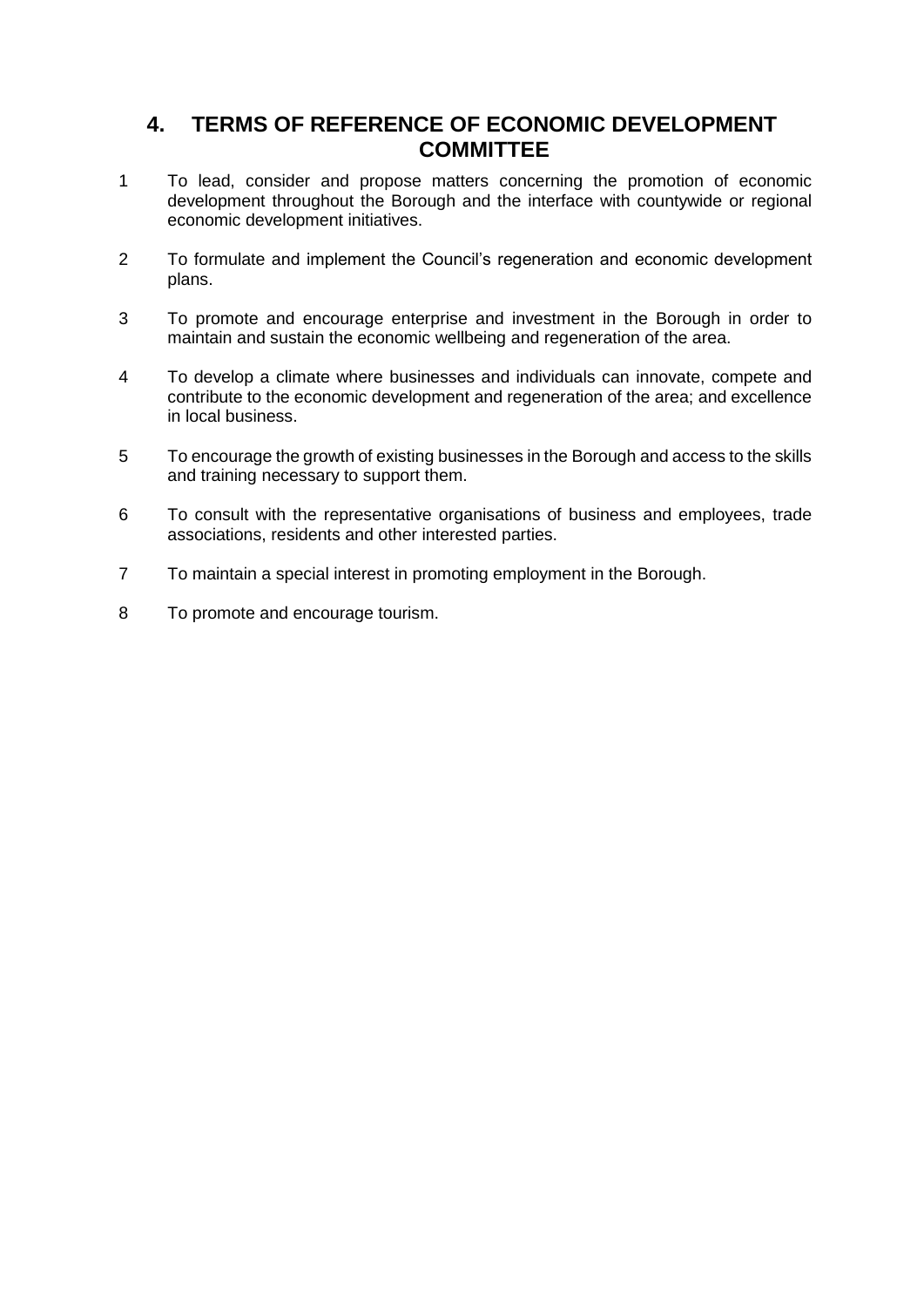# **5. TERMS OF REFERENCE OF PERSONNEL COMMITTEE**

- To consider matters relating to staffing levels, the terms and conditions of employment of all staff and all related matters.
- To consider the Council's recruitment and training policies, including member development.
- To promote good employment relations with all staff.
- To consider matters concerning the health, safety and welfare of all staff.
- To consider matters affecting the efficient use of the Council's staff resources and to make recommendations to the Policy and Finance Committee.
- To be the local appeals committee under the National Scheme of Conditions of Service.
- To consider matters relating to superannuation, pensions and gratuities.
- To consider staffing issues relating to the Equality Framework for Local Government.
- To receive reports and other evidence from organisations, individuals and partnerships that the Committee or working groups consider relevant to their work.
- To evaluate and monitor performance information and approve annual targets.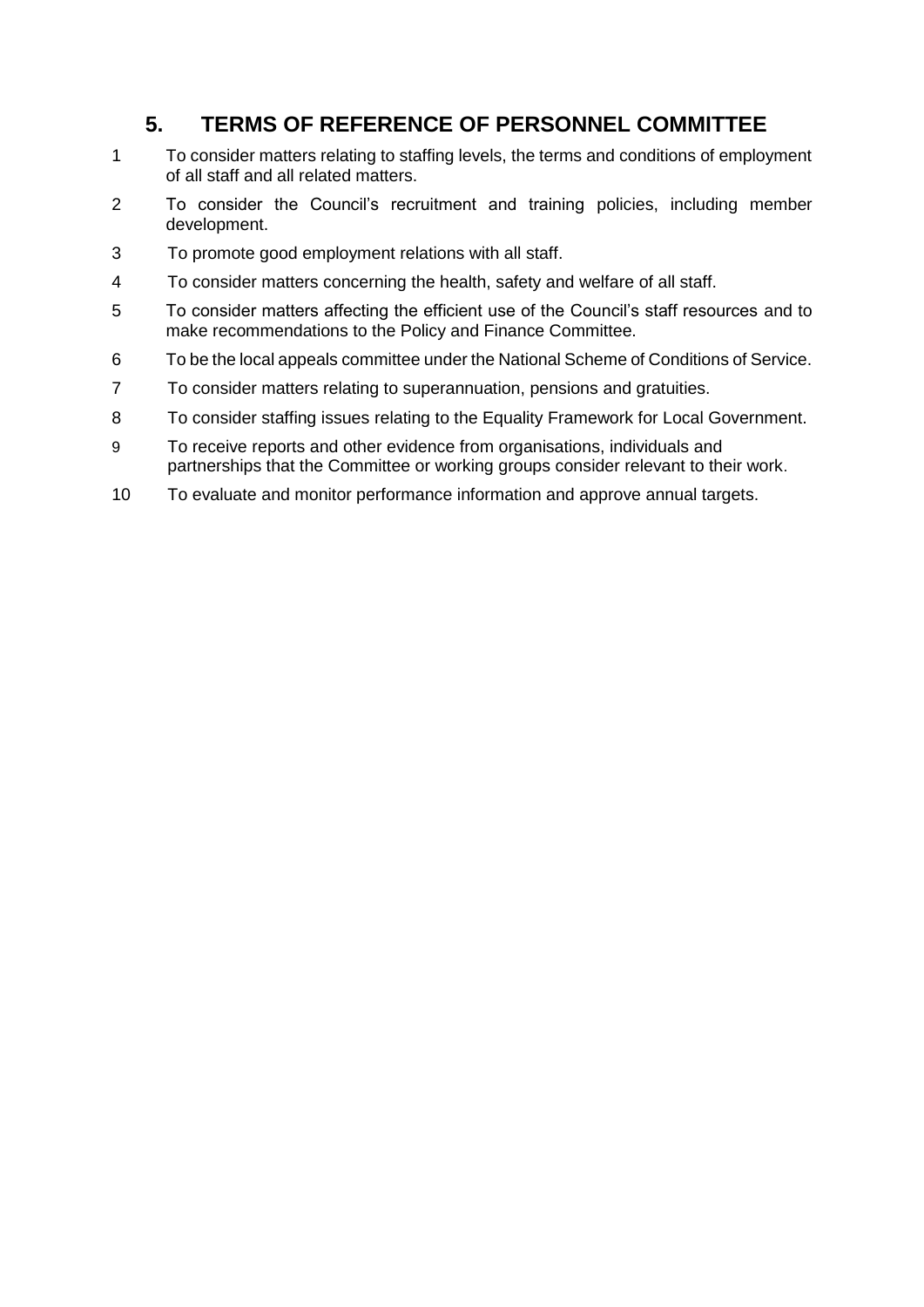## **6. TERMS OF REFERENCE OF LICENSING COMMITTEE**

- 1 To discharge all of the Council's functions under the Licensing Act 2003 except for the function of the determination and publication of the Statement of Licensing Policy.
- 2 To discharge any function of the Council which is related to the Council's functions under the Licensing Act 2003 subject to the provisions of section 7 of the Licensing Act 2003.
- 3 To discharge any function of the Council which is related to the Council's functions under the Gambling Act 2005.
- 4 To carry out the Council's duties and powers relating to the licensing of taxis and private hire vehicles.
- 5. To carry out the Council's duties and powers relating to the licensing of Sex Establishments under Schedule 3 of the Local Government (Miscellaneous Provisions) Act 1982.
- 6. To receive reports and other evidence from organisations, individuals and partnerships that the Committee or working groups consider relevant to their work.
- 7. To formulate policies relating to the powers and duties of the Licensing committee save as set out at 1.
- 8. To carry out any function, duty or power of the Council relating to the Scrap Metal Dealers Act 2013.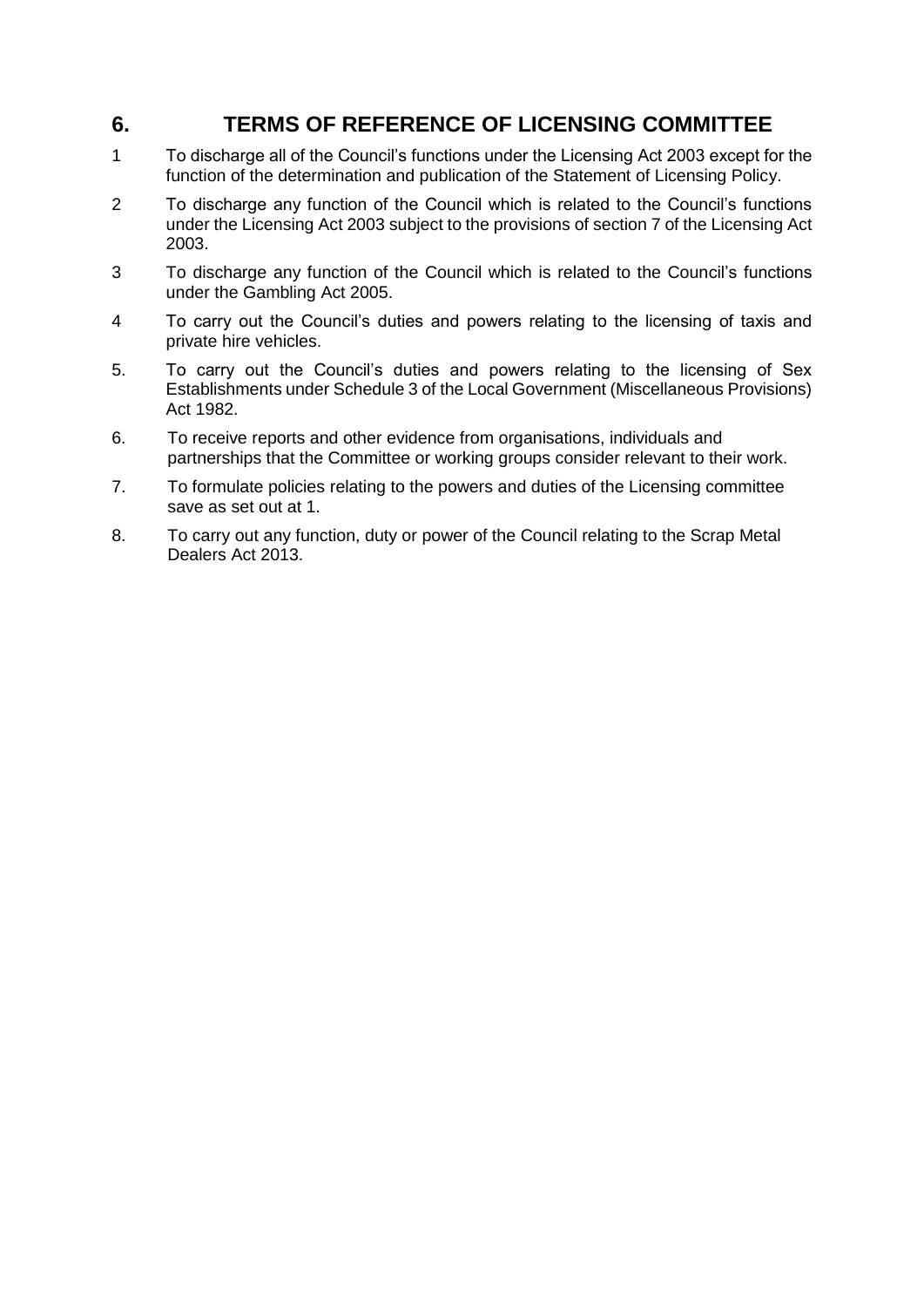# **7. TERMS OF REFERENCE OF ACCOUNTS AND AUDIT COMMITTEE**

- 1. To review all matters relating to Internal and External Audit. The Committee will have the right of access to all information it considers necessary and can consult directly with Internal and External Auditors.
- 2. To monitor arrangements for discharging the Council's responsibilities for efficient and effective financial and operational resource management. In pursuing this aim, it will consider:
	- the soundness, adequacy and application of controls;
	- compliance with policies, procedures and statutory requirements;
	- arrangements for safeguarding the Council's assets and interests;
	- the integrity and reliability of management information and financial records;
	- the economic, efficient and effective use of resources.
- 3. To approve the annual Statement of Accounts and receive the External Auditor's Annual Governance Report.
- 4. To approve the Annual Audit Plan of the External Auditor.
- 5. To monitor the External Auditor's progress with the Annual Audit Plan.
- 6. To approve the Annual Internal Audit Plan.
- 7. To monitor Internal Audit progress with the Annual Audit Plan, evaluating the effectiveness of Internal Audit and the use of Audit resources and where necessary recommending adjustments to the Internal Audit Plan.
- 8. To review and comment upon liaison arrangements between Internal and External Audit with a view to optimising the effective deployment of Audit resources.
- 9. To evaluate the adequacy and effectiveness of the Council's financial and operational policies and procedures including financial and accounting management through discussions with the External Auditors, Internal Auditors, and appropriate officers.
- 10. To receive and review the findings of both External and Internal audit examinations and to ensure that management takes appropriate action to implement agreed recommendations and to remedy any internal accounting, organisational and operational control weaknesses identified.
- 11. To receive and comment upon the annual Internal Audit Report and accept the Annual Governance Statement.
- 12. To annually monitor the effectiveness of the Code of Corporate Governance.
- 13. To advise and assist the Council on the adoption and revision of the Members' Code of Conduct and monitor the operation of the Members' Code of Conduct.
- 14. To make arrangements to fulfill the Council's duty to promote and maintain high standards of conduct by Councillors.
- 15. To make arrangements to determine complaints relating to a breach of the Council's Code of Conduct or any matter which is referred by the monitoring officer.
- 16. To grant dispensations to Councillors from the requirements relating to interests set out in the Members' Code of Conduct;
- 17. To make arrangements to ensure Councillors receive training and advice relating to the Members' Code of Conduct;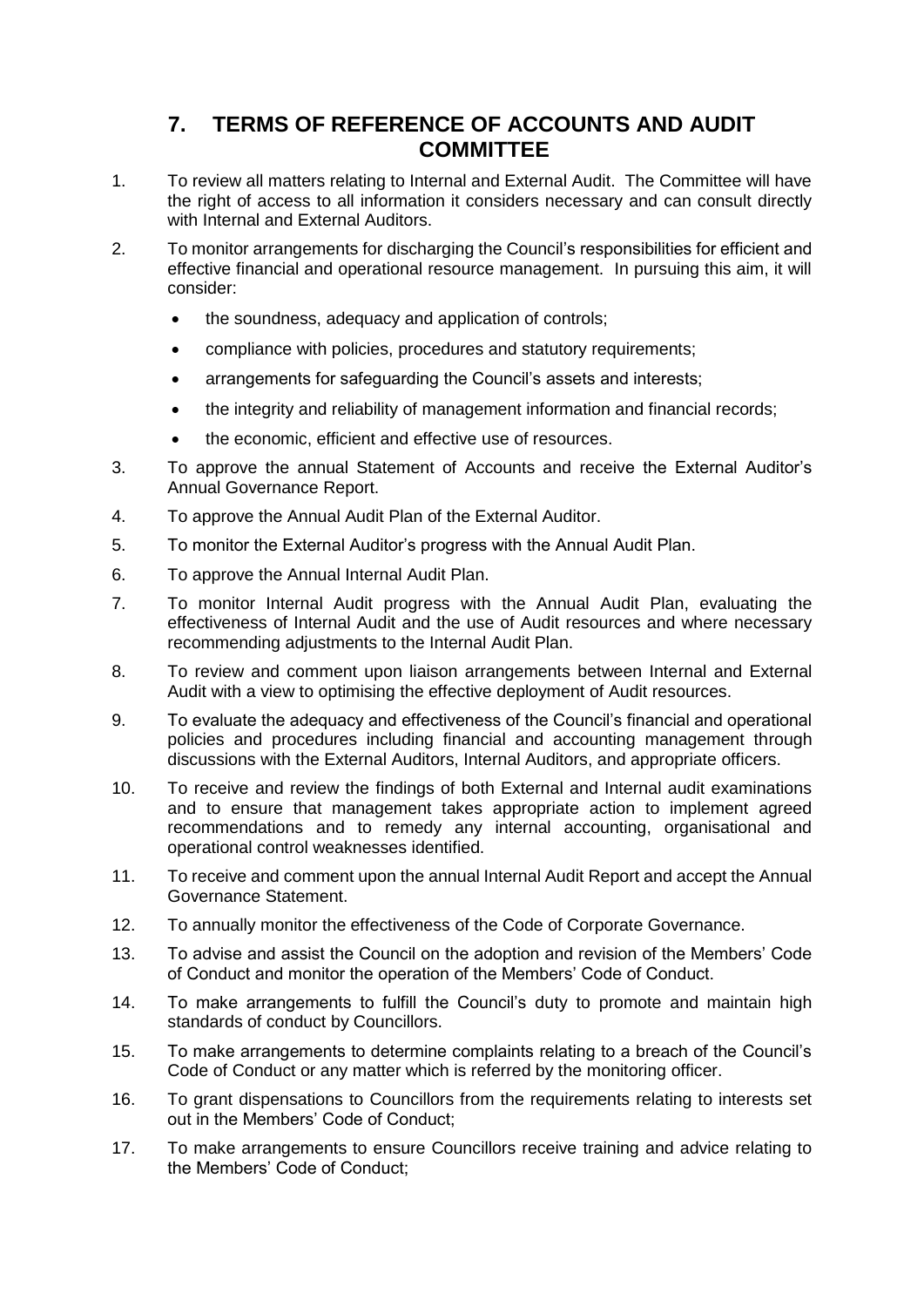- 18. To consider and approve any emergency variations from the Council's Financial Regulations and Contractual Standing Orders.
- 19. To oversee and then monitor the development and implementation of a comprehensive approach to Risk Management.
- 20. To review matters of local community concern including partnerships and services provided by 'other' organisations which do not fall within the remit of service committees.
- 21. To receive reports and other evidence from organisations, individuals and partnerships that the Committee or working groups consider relevant to their work.
- 22. To evaluate and monitor performance information and approve annual targets.
- 23. To refer directly to the Council any matters it shall see fit.

The exercise of (14) (15) and (16) above in relation to the parish councils wholly or mainly in its area and the members of those parish councils.